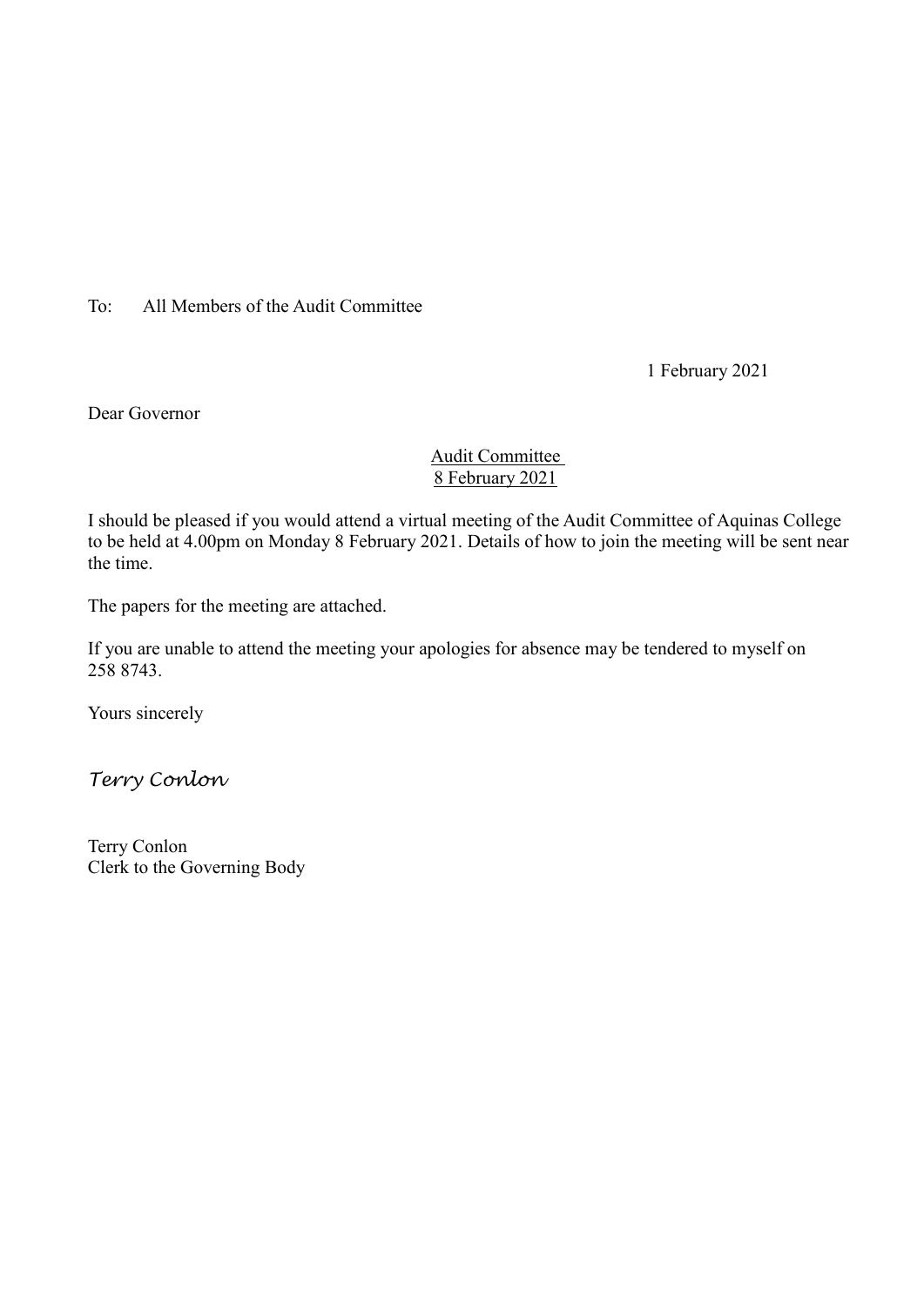# AQUINAS COLLEGE GOVERNING BODY AUDIT COMMITTEE

 Date: 8 February 2021 Time: 4.00pm Venue: College

### SPRING TERM AGENDA

### 1. OPENING PRAYER/REFLECTION

#### 2. APOLOGIES FOR ABSENCE

To receive apologies for absence To accept apologies for absence

3. DECLARATION OF INTEREST

Governors and Staff to declare any interest, which they may have, in any of the items included on the Agenda for the meeting.

4. COMMITTEE MINUTES

To approve as a correct record and sign the minutes of the meeting held on 9 November 2020.

- 5. MATTERS ARISING FROM THE MINUTES
- 6. AUDIT COMMITTEE ASSURANCE
- 7. FEEDBACK ON PROGRESS AGAINST AUDIT FINDINGS
- 8. FEEDBACK ON RISK REGISTER AND MANAGEMENT ACTIONS
- 9. FRAUD LOG BOOK/WHISTLEBLOWING
- 10. APPOINTMENT OF INTERNAL AND EXTERNAL AUDITORS 2021/2022
- 11. ANY OTHER BUSINESS
- 12. DATE AND TIME OF NEXT MEETING

7 June 2021 at 5.00pm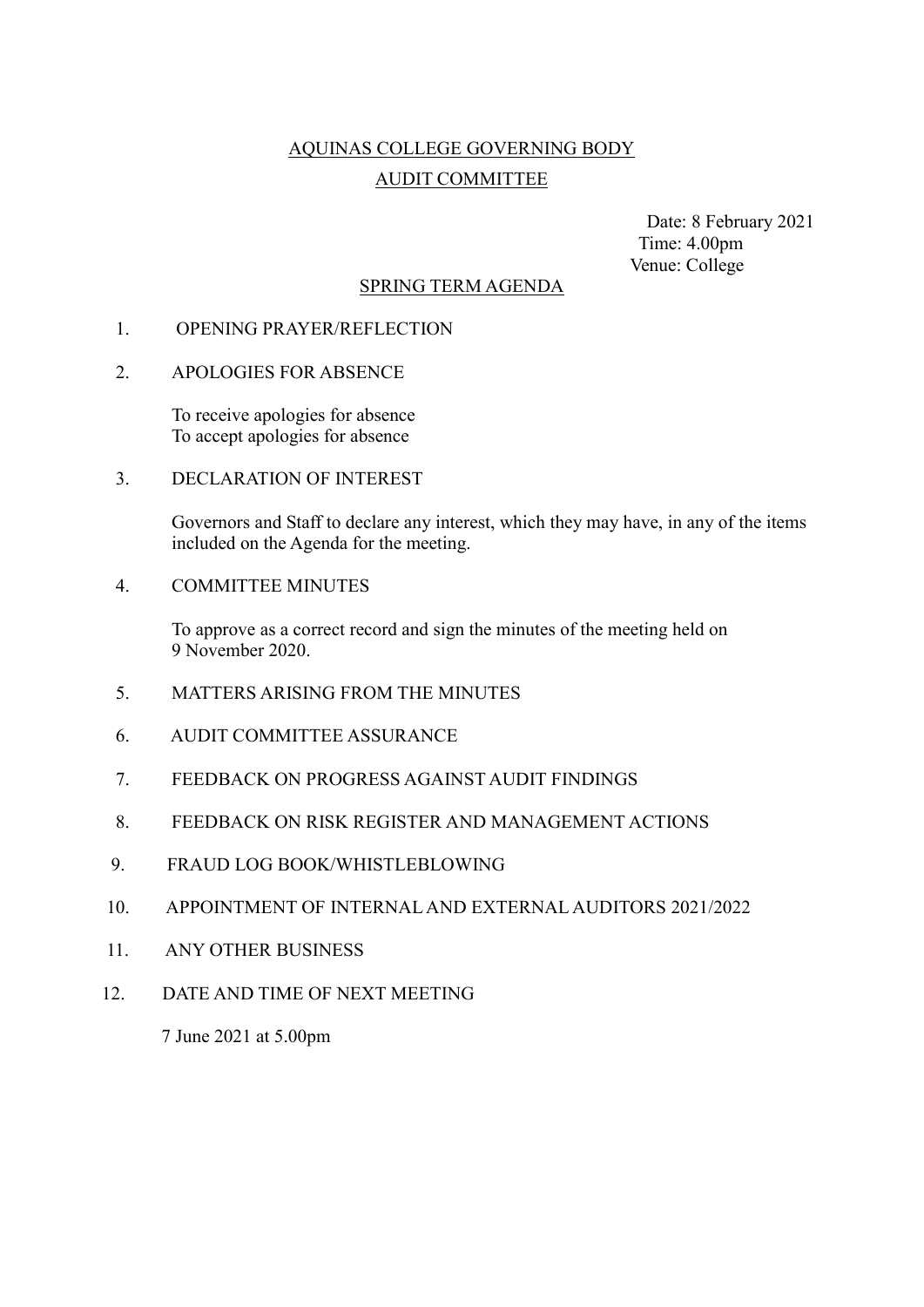### AQUINAS COLLEGE

### AUDIT COMMITTEE

 Meeting: 9 November 2020 Time: 5.00pm Venue: Virtual

#### GOVERNORS PRESENT

Mrs C H Dove, Mr I Anwar, Mr A Martin and Mrs J Miller.

Mr A Martin in the Chair

### IN ATTENDANCE

| Ms L Tweedie                         |
|--------------------------------------|
| Mr C Martin and Mr D Watson          |
| <b>Assistant Principal (Finance)</b> |
| Clerk to the Governing Body          |
|                                      |

#### 1. OPENING PRAYER

The meeting began with a prayer led by Mr A Martin

#### 2. INTRODUCTIONS

Mr Martin advised members that he had replaced Mrs Lancaster as the Audit Manager from Mazars.

#### 3. APOLOGIES FOR ABSENCE

There were no apologies for absence.

#### 4. DECLARATION OF INTERESTS

Governors and Staff were asked to declare any interest, which they may have in any items on the Agenda for this meeting. No interests were declared.

#### 5. COMMITTEE MINUTES

RESOLVED – That the minutes of the meeting held on 1 June 2020, copies of which had been circulated previously, were agreed as a correct record.

#### 6. MATTERS ARISING FROM THE COMMITTEE MINUTES

a) Compliance with Legislation and Regulation – Health and Safety – Minute 4 (a) ISO45001

Mrs Blackburn advised members that she would email them detailing the reasons why the Standard had not been adopted by the college.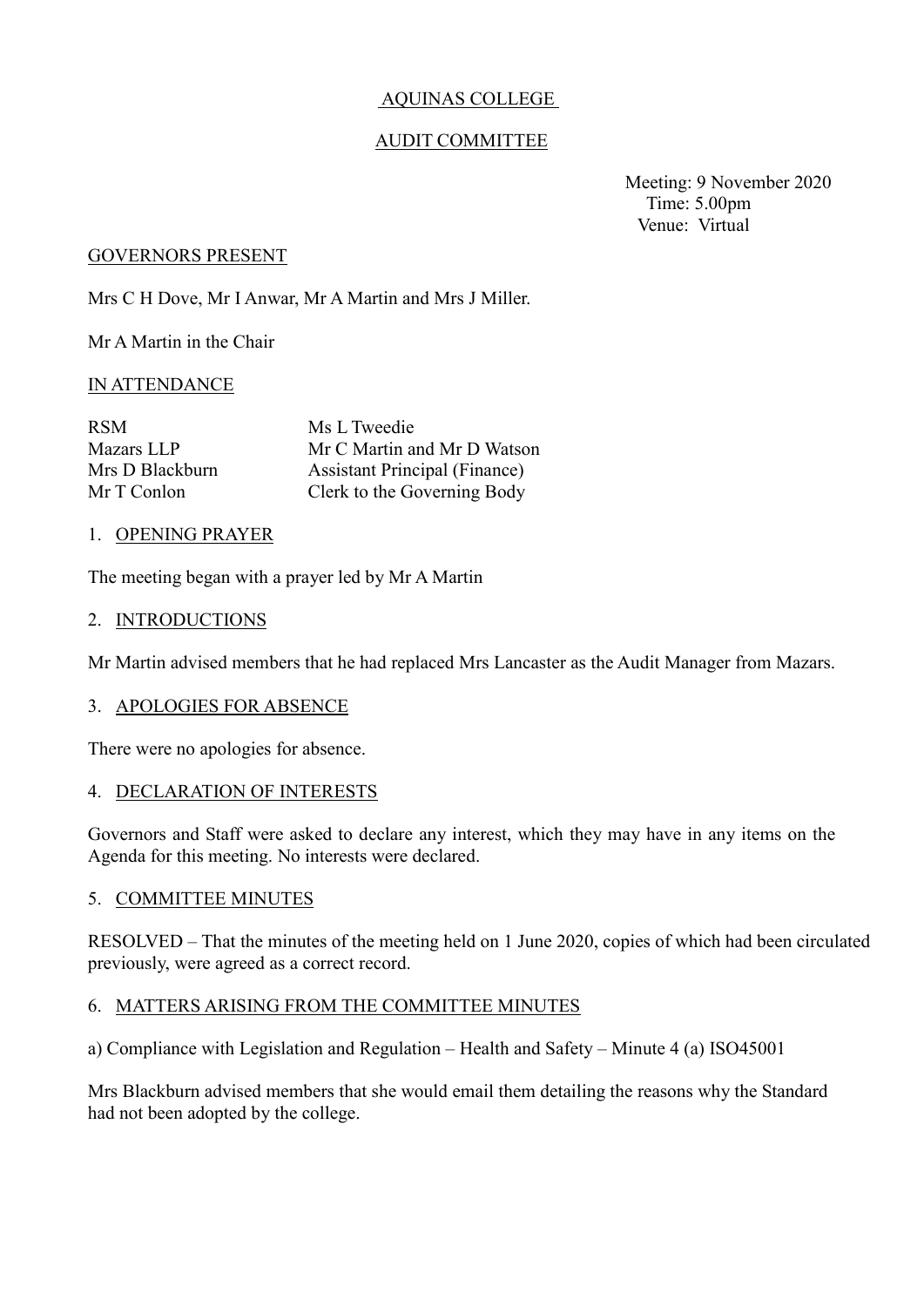b) IT Security Framework – Minute 4 (b)

Mrs Blackburn advised members that Mr Moss had reviewed the use of USBs in college. The college has also compiled an acceptable risk document as suggested at the last IT audit. Due to Covid 19 the use of USBs in college had continued and was deemed an acceptable risk. The college had moved to Google Classroom for remote lessons. The use of USBs would be viewed once things were back to normal.

## 7. DRAFT STATUTORY ACCOUNTS

 Mrs Blackburn introduced the draft Statutory Accounts for 2019/2020 that had been circulated previously to members. It was noted that the Audit Committee has a corporate governance role in approving the Statutory Accounts. The Resources Committee would also consider the draft Statutory Accounts at its meeting on 10 November 2020.

A discussion took place on a number of points included in the draft Statutory Accounts for 2019/2020 with particular reference to the following points:

i) The college had exceeded all its targets.

ii) The college had ended the year with a £497,000 operating surplus.

iii) Following the adjustments needed to reflect the GMPF FRS102 year end valuation that surplus has changed to a loss of £1,095,000

iv) There is an actuarial loss in respect of the Greater Manchester Pension Fund.

v) The accounts loss of £1,000,000 but this was a theoretical accounting loss.

In addition all members were asked to check the draft Statutory Accounts for any mistakes or typing errors and to advise Mrs Blackburn accordingly.

The accounts remain draft until they are approved by the Governing Body and signed by the Chairperson, Principal and the auditors.

RESOLVED: That the draft Statutory Accounts for 2019/2020, subject to any governor amendments be recommended to the Governing Body for approval.

## 8. INTERNAL AUDIT REPORTS

A discussion took place on the internal audit reports that had been prepared by RSM on:

a) Student Records Control – 16-19 Classroom based provision No Assurance given Two recommendations - Low

As part of the 2019/20 approved internal audit plan a compliance review was undertaken of the student records relating to the college's 16-19 classroom-based provision. The review was undertaken by reference to the Education and Skills Funding Agency's (ESFA's) Funding Guidance for Young People 2019/20. There were two recommendations in the report which were as follows:

i) A sample of 20 students were reviewed and in two instances where the total planned hours stated within the enrolment form differed to those stated within the ILR. The corresponding curriculum timetable for these students also showed planned curriculum hours which were different to those stated in the ILR. Whilst this would have no impact on funding as the student was in the correct funding band in both cases. However, management should still ensure that the planned hours are consistent between the enrolment form and the Individual Learning Record. (Low)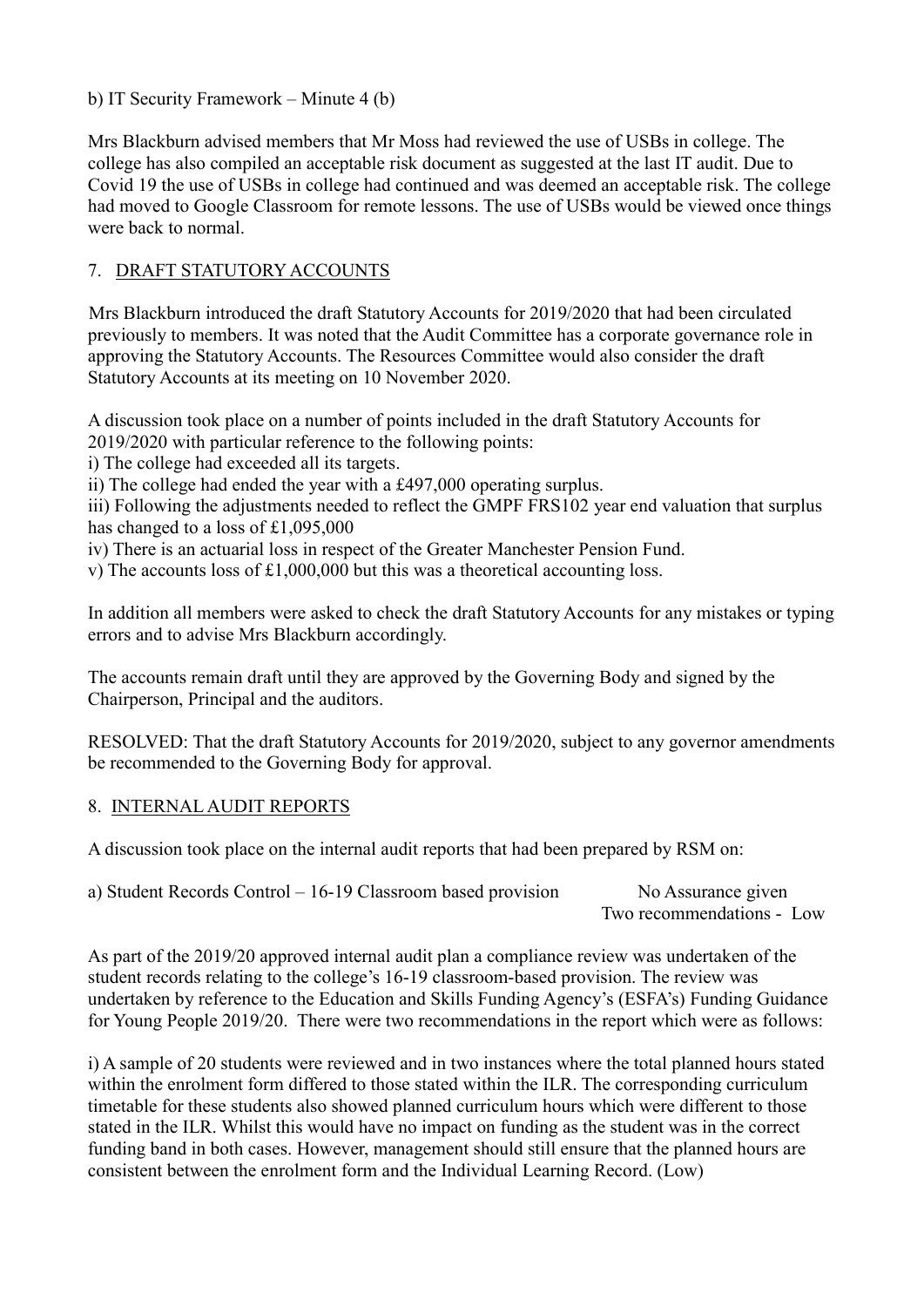ii) Each student undertaking work experience must have the following documents on file to evidence the agreement between the College, the student and the provider:

1) Work Shadowing Record form; 2) Insurance Cover form; 3) Work shadowing undertakings form (work shadowing agreement); and 4) Health and safety induction form. From a sample of 20 students two instances were identified where students were undertaking work shadowing/work experience. In both of these instances, the work shadowing undertakings form was not fully signed as authorised. As such, there is a risk that work experience is being undertaken without approval of the college and/or other parties. (Low)

| b) Key Financial Controls – Budgetary Control Framework. | No recommendations           |
|----------------------------------------------------------|------------------------------|
|                                                          | <b>Substantial Assurance</b> |

The object of the audit was to ensure that appropriate controls are in place to support the ongoing financial performance of the college.

The college has an established framework in place for the preparation and approval of the College's annual budget. The information included in the approved budget is being consistently reported on and monitored by management and governors on an ongoing basis. No management actions have been raised in this report based on our observations and this has been taken into consideration when determining substantial assurance opinion.

c) Follow Up 2018/2019 and 2019/2020 Recommendations

The object of the audit was assess the degree of implementation achieved of the recommendations reported to the Audit Committee.

The eight management actions considered in this review comprised of three medium and five low actions. The review only considered the medium priority' management actions included within internal audit reports from 2018/19. As agreed in the meeting of the Audit Committee held on 10 February 2020, a follow up the status of the 2019/20 review of Framework for Compliance with Legislation and Regulation – Health and Safety (1.19/20) was undertaken. It was agreed that management actions raised to identify the progress made in implementation be included. The college has demonstrated good progress in implementing agreed management actions. All eight of the management actions had been fully implemented.

## 9. ANNUAL INTERNAL AUDIT REPORT

RSM submitted the Internal Audit Annual Report for 2019/2020 and it covered the work undertaken in the period 1 August 2019 to 31 July 2020. It summarised the work undertaken, the details of which had been considered by the Audit Committee throughout the year.

Based on the work carried out, RSM concluded that the College has adequate and effective risk management, control and governance processes to manage the achievement of the college's objectives. Members noted that of the four audits undertaken in 2019/2020 one had received substantial assurance and two reasonable assurance and no high priority management actions had been proposed, whilst the other audits was procedure and compliance reviews. There had been thirteen recommendations in total, ten had been classed as low, three were classed as medium. All recommendations had been accepted by the college.

RESOLVED: That the Annual Internal Audit Report for 2019/2020 be received.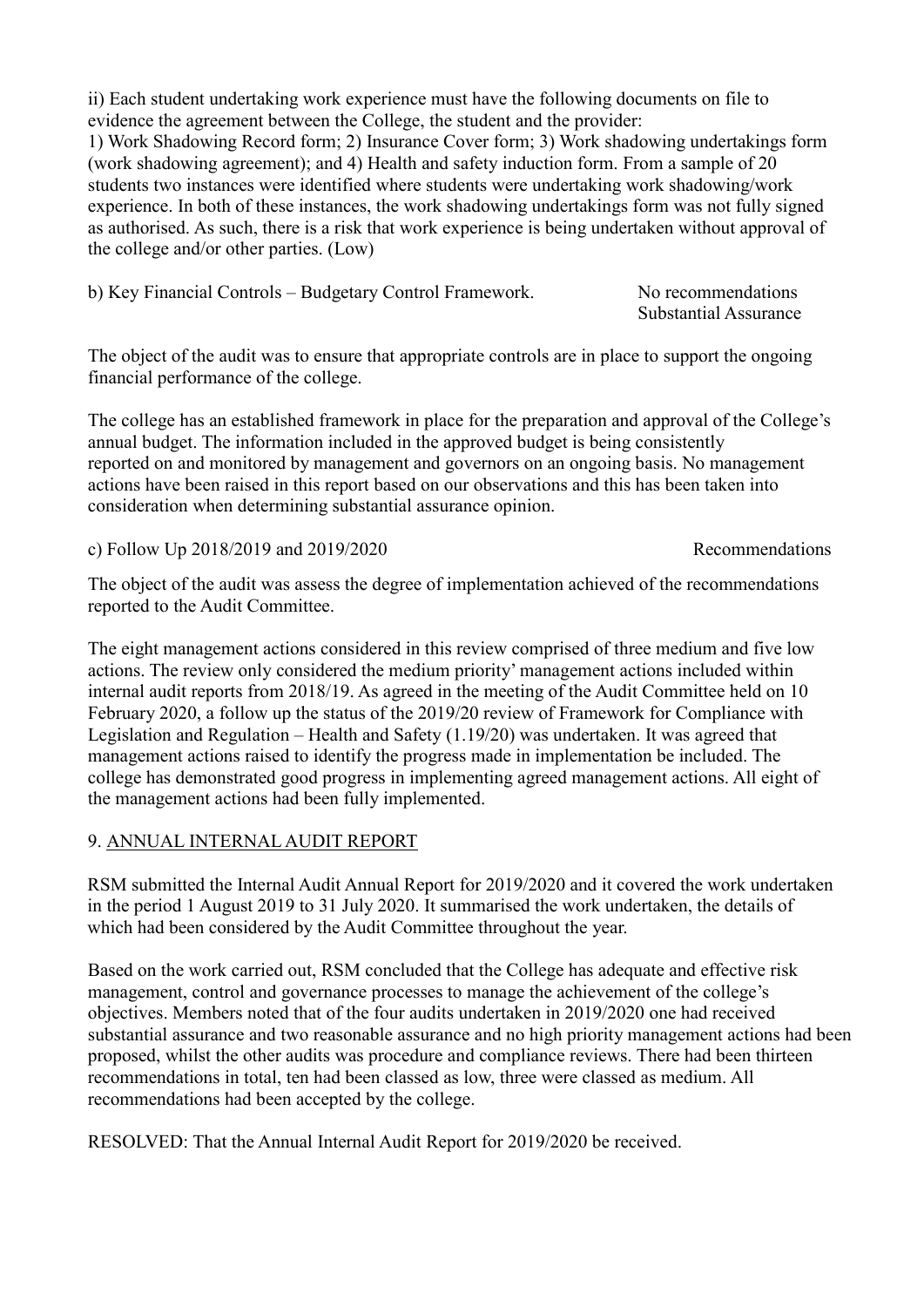## 10. INTERNAL AUDIT STRATEGY

Ms Tweedie of RSM advised members that the timetable for audits for 2020/2021 had been agreed with the college as detailed in the Internal Audit Plan for 2020/2021.

i) Learner Number Systems – Core 16-19 classroom based provision – Report in June 2021

ii) Key Financial Controls – General Ledger, Income and Debtors - Report in March 2021

iii) General Data Protection Regulations (GDPR) – Advisory Review - Report in March 2021

iv) Governance and Risk Management (Including the Framework for Senior Staff Pay) - Report in June 2021

v) Follow Up would be carried out in April 2021 with reports to the committee in June 2021.

Members noted that due to the impact of Covid 19 no work in respect of the Audit Strategy for 2020/2021 had been undertaken to date.

Since the last meeting the following Briefing Notes had been issued:

a) Update on the ESFA's Post-16 Audit Code of Practice;

b) A number of Covid-19 related briefings

## 11. ACTION ON INTERNAL AUDIT REPORTS

Mrs Blackburn introduced the report that had been circulated to all members prior to the meeting which summarised the action taken on previous internal audit reports from 2019/2020. Members noted all the recommendations had been completed or were ongoing.

### 12. AUDIT CODE OF PRACTICE

A copy of the Post 16 Audit Code of Practice 2019/2020, Assurance and Accountability requirements for post 16 providers, including sixth form and further education colleges had been circulated to all members prior to the meeting.

The Post-16 Audit Code of Practice (the 'Code') sets out a common standard for the provision of assurance in relation to funding of post-16 providers. It sets out, the overarching assurance arrangements for post-16 providers, the specific responsibilities within the assurance framework for sixth-form and further education corporations, and their external auditors/reporting accountants, the requirements for independent training providers. The Code, together with supplementary bulletins, should be read alongside any agreement setting out conditions of funding in the Education and Skills Funding Agency's (ESFA's) grant funding agreements and contracts, as well as grant funding agreements and contracts issued by the Mayoral Combined Authorities (MCAs) in respect of devolved adult education funding.

Changes in this version include:

i) recognition that adult education budgets have been devolved to a number of MCAs and that the ESFA and these devolved authorities will co-operate in respect of their audit and assurance arrangements.

ii) the inclusion of a summary of the requirements relevant to independent training providers. iii) clarification in relation to the ESFA's expectations regarding how providers should manage their subcontracting arrangements.

iv) a reminder to colleges that their internal and external audit services will need to be commissioned from separate audit providers.

v) further clarification of the ESFA's own programme of funding validation and assurance.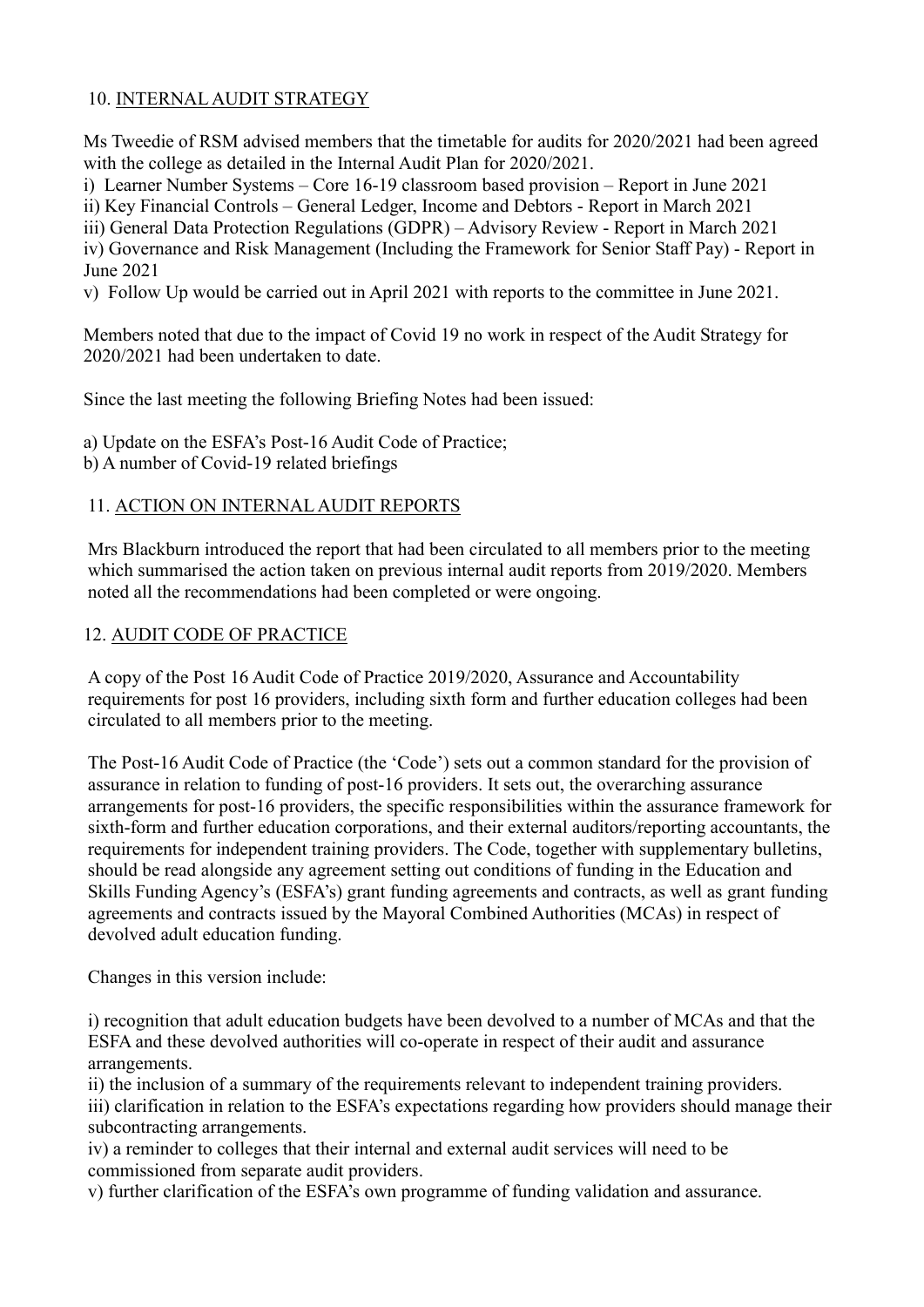vi) recognition that colleges that have registered with OfS will be required to comply with the OfS accounts direction including the provision of an audit opinion on the appropriate use of funds. vii) a new requirement that any amendments to the standard terms of engagement for regularity assurance reviews (as prescribed in this Code) must be approved by the ESFA. viii) an update to the anti-fraud checklist including the provision of a link to the ESFA's published fraud indicators.

RESOLVED: That the changes to the The Post-16 Audit Code of Practice be noted.

### 13. FINANCIAL STATEMENTS AUDIT AND MANAGEMENT LETTER

Mr Martin of Mazars LLP advised members that the Audit Summary covered the Financial Statements of the College for the year ended 31 July 2020. The reporting framework had included the FRS 102 Financial Reporting Standard. Mr Martin went through the Audit Completion Report and drew member's attention to the key points in the report. The report covered the following areas i) Executive Summary, ii) Audit Approach, iii) Significant Findings, iv) Internal Control Recommendation and v) Summary of Misstatements.

The following Appendices were also provided:

- Appendix A Draft Management Representation Letter
- Appendix B Draft Regularity Representation Letter
- Appendix C Draft Audit Report
- Appendix D Draft Regularity Assurance Report
- Appendix E Independence

A discussion took place on the draft Financial Statements Audit Summary that had been prepared by Mazars LLP for the year ended 31 July 2020. Copies of the report and the draft Management Letter had been circulated to members prior to the meeting. Members' attention was drawn to the Opinion section of the report and it was noted that there were no unresolved disagreement with management of the College regarding items that could be material to the accounts.

A discussion took place on the Greater Manchester Pension Scheme for support staff. The scheme is a Defined Benefits Scheme which means that the benefits are already determined. Particular reference was made to the changes to the Statutory Accounts as a result of the GMPF's assets and liabilities being de-pooled and allocated to individual colleges.

The report indicated that subject to carrying out a post balance sheet events review there will be an unqualified opinion, without modification on both the Financial Statements and Regularity Audit for the year ended 31 July 2020. There were no management letter points that required to be drawn to the attention of Governors.

Mr Anwar asked what the impact of Covid 19 had been on the college. Mrs Blackburn replied that the college had bought Personal Protection Equipment (PPE), class microphones have been ordered to ensure good audio transmission along with Chromebooks should they be needed. Lessons were delivered in the normal fashion but with half the group present and half remoting in so that social distancing could be maintained in classrooms. The aim was to make it as close as possible to normal. All classes were split into 2 streams. Whilst one stream attends college for a full week the other stream will be joining the class remotely. The following week they swap so that all students have access to staff and college.

A discussion took place on the future funding for the college. Mrs Blackburn advised Members that the Government's Spending Review was due to be published later this month.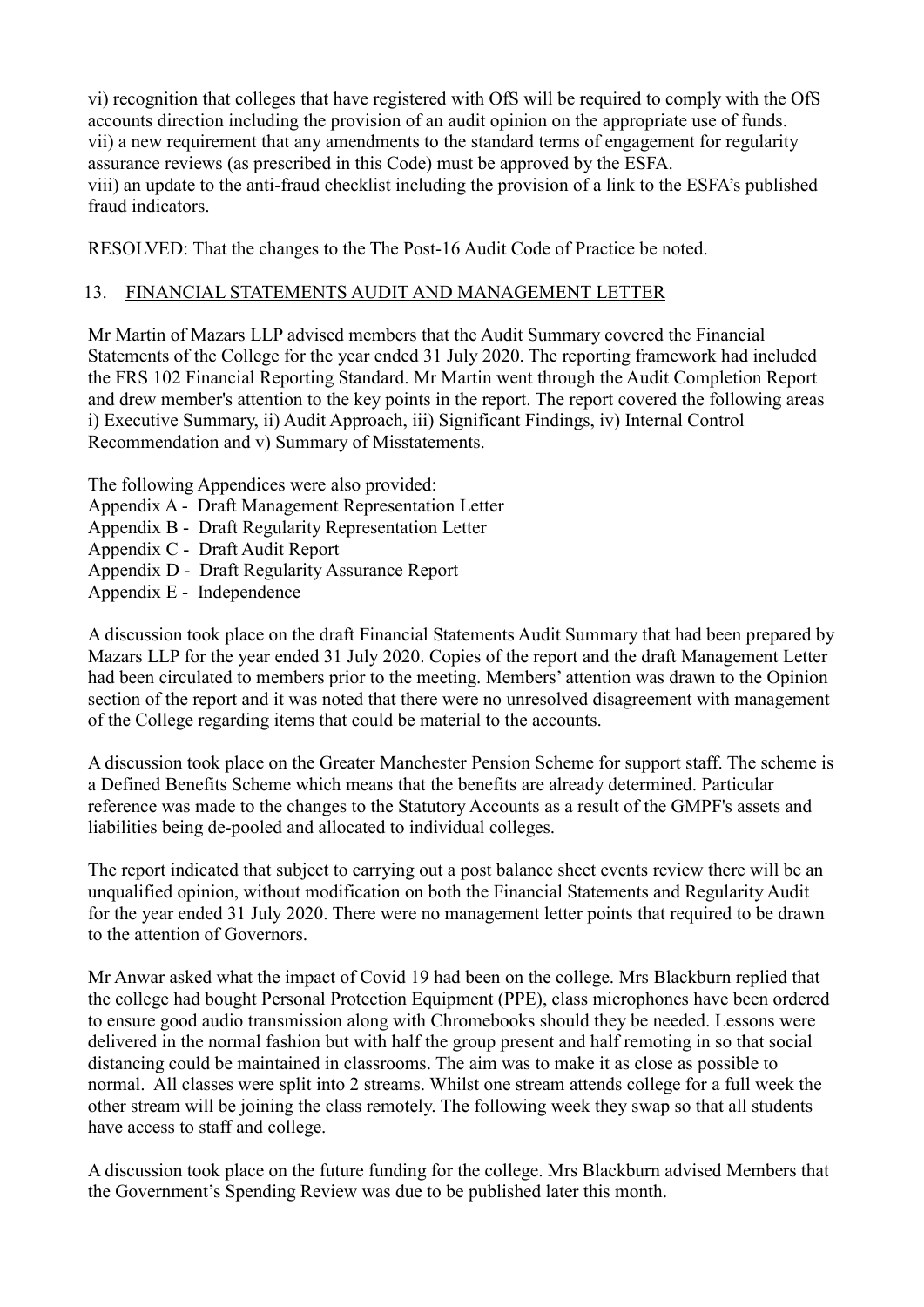The SFCA has been pushing for a 3 year plan but it is likely that it will be a 1 year settlement with hope that recent increases in funding would be embedded in the settlement.

Mr Anwar asked if the fall in student number from September is normal. Mrs Blackburn replied that a number of students had dropped out for a variety of reasons including going back to their previous school, apprenticeships or transferring to another college. On average around 30 students drop out by the census date for funding so the movement this year is completely normal. The Clerk to the committee advised members that the General Purposes Committee monitor this and it had been discussed this at their last meeting in October 2020.

Mr Martin of Mazars LLP thanked Mrs Blackburn and other college staff for their assistance in carrying out the audit.

RESOLVED: i) That the Financial Statements and Regularity Audit that had been prepared by Mazars LLP on the college for the year ended 31 July 2020 be received and ii) That the draft Management Representation Letter, iii) That the draft Regularity Representation Letter, iv) Draft Audit Report and v) Draft Regularity Assurance Report issued by Mazars LLP be received.

## 14. RISK MANAGEMENT ANNUAL REPORT/RISK MANAGEMENT POLICY

The draft Annual Risk Management Report for 2019/2020 and the Risk Management Policy had been circulated to all members prior to the meeting. Mrs Blackburn advised members that the draft Annual Report summarised the following:

a) The risk management approach during the year

b) Summary of performance against the College's Risk Management Plan identifying:

i) Any issues in each of the significant risk areas and how these were addressed.

ii) Details of Key Performance Indicators

iii) Changes to the Scope of the Register

iv)Actions and Deadlines

v) An overall summary and conclusion on the adequacy of the process in discharging the Governing Body's duties.

It was noted that the risk management process is well established with regular reports to senior management and Governors. It is considered that the College is well managed and that there are few significant risks. In the short term, the major risk is supporting the operations of college whilst the COVID regulations remain in force. The initial weeks of the new model are working well with all students being able to access all of their lessons. The remaining significant risk is due to external factors e.g. ESFA funding. The risk environment within College is considered well controlled. The College has had clean audit reports from both Internal and External auditors. The risk management process is sufficient to provide adequate assurance of sound systems of internal control.

RESOLVED: i) That the draft Annual Risk Management Report for 2019/2020 and ii) the Risk Management Policy be recommended to the Governing Body for approval at the meeting on 24 November 2020.

## 15. RISK REGISTER

A copy of the updated Risk Register (October 2020) for the college had been circulated to all members of the Committee prior to the meeting. Changes to the Risk Register had been highlighted and Mrs Blackburn identified the high risk areas and updated the Committee on the latest position.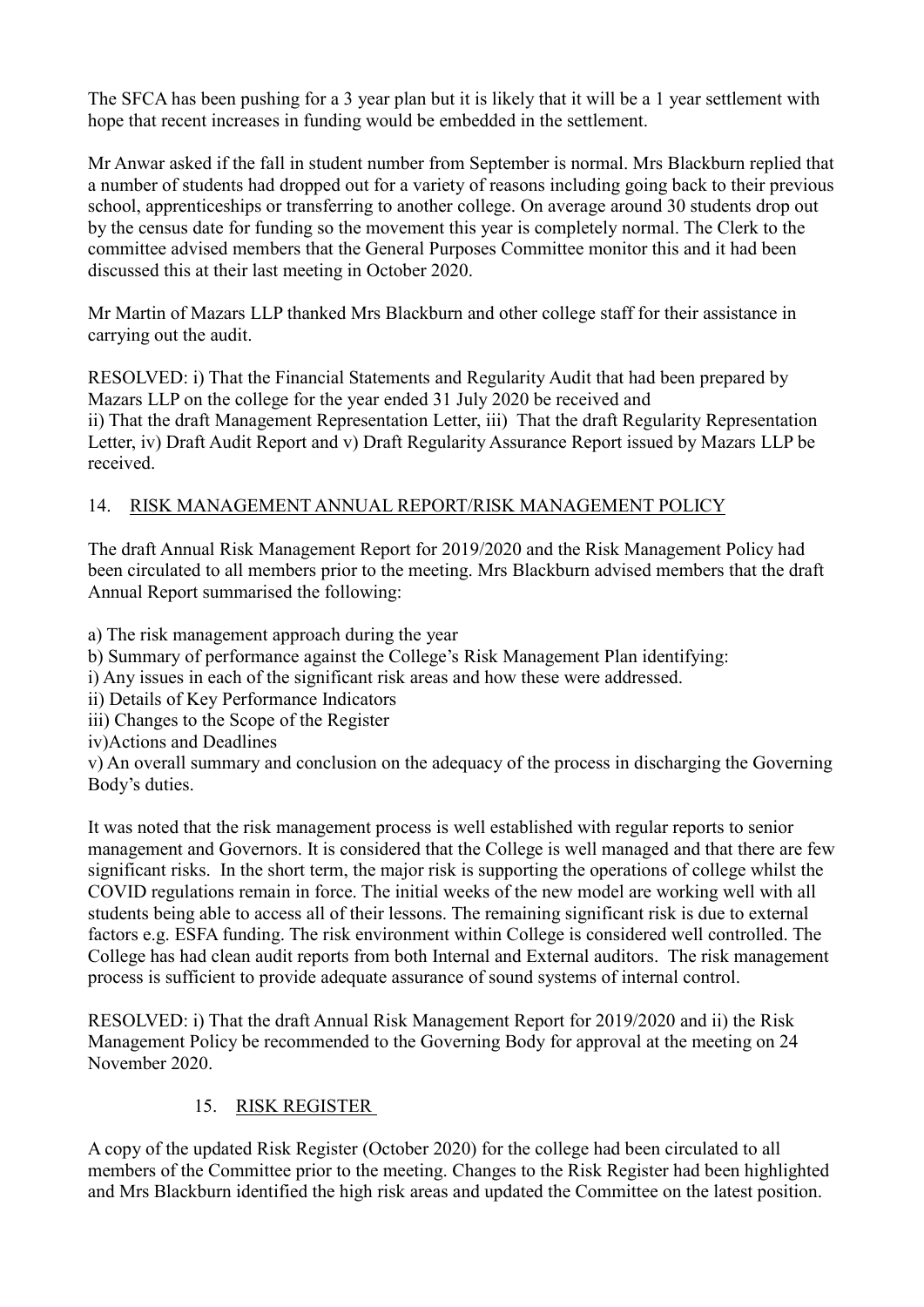RESOLVED: That the updated Risk Register be noted.

### 16. AUDIT COMMITTEE ANNUAL REPORT

A discussion took place on the draft Audit Committee Annual Report that had been circulated to all members prior to the meeting. The report covered all work carried out in the 2019/2020 financial year including concluded work relating to 2018/2019. The Committee's Annual Report should advise the Governing Body when they are approving the College's Statutory Accounts and Financial Statements for the year ended 31 July 2020. It is also sent to the ESFA as part of the statutory accounts submissions.

It was agreed that the report be submitted to the Governing Body meeting for approval at the meeting on 24 November 2020.

### 17. COMMITTEE TERMS OF REFERENCE

A copy of the current Audit Committee Terms of Reference had been circulated prior to the meeting. After a full discussion it was agreed that as a result of the revised Audit Code of Practice a reference to fraud needed to be added as follows:

To oversee the Governing Body's policies on and processes around fraud, irregularity, impropriety and whistle blowing.

RESOLVED: That the Governing Body be recommended to agree the amended Audit Committee Terms of Reference.

## 18. FRAUD LOG BOOK/WHISTLE BLOWING

Mrs Blackburn advised Members that there were no incidents of fraud, corruption or whistle blowing to report. Mrs Blackburn undertook to let the Chairperson have a sight of the fraudbook.

### 19. ANY OTHER BUSINESS

Internal Audit Proposal for 2020/2021

Mrs Blackburn introduced a paper that had been circulated to all members prior to the meeting which outlined the college's concern over the delivery of the internal audit service by RSM during the current Covid 19 pandemic.

RSM have indicated that no Covid tier 3 areas will have audits on site and that for 2020/2021 it is likely that no audits would be on site. Mrs Blackburn advised members that the college had a poor experience with off site and partially remote audits this year. She added that Mazars carried out their audit on site and that the college can provide a secure Covid 19 environment.

The Audit Committee needs to give an opinon to the Governing Body on the adequacy and effectiveness of the college's assurance arrangements, framework of governance, risk management and control processes for the effective and efficient use of resources, solvency and the safeguarding of assets. Whilst internal audit is not compulsory the Audit Committee has used the internal audit service as a third party to give the assurances outlined above. The external audit service also helps to provide a third party opinion of the college.